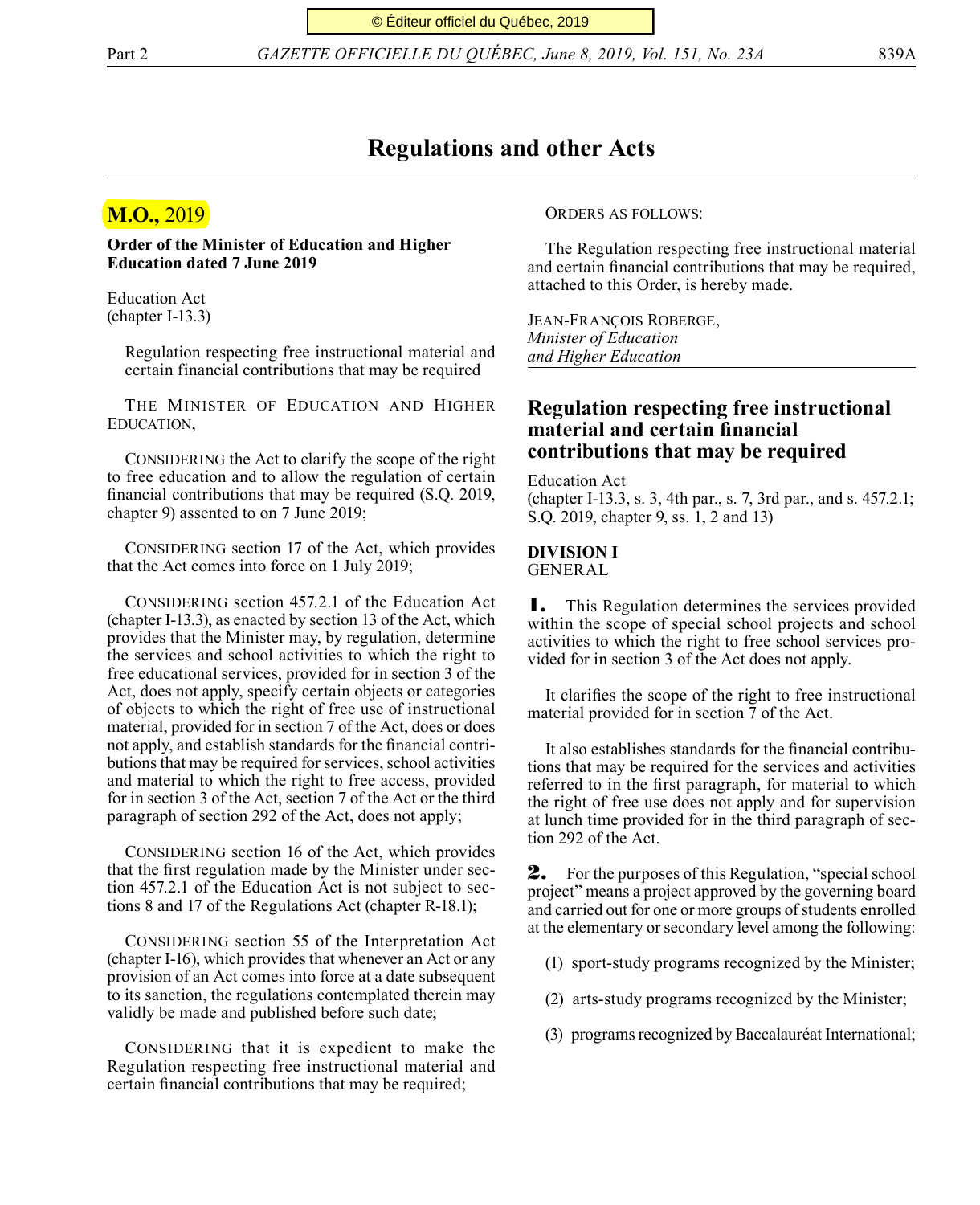(4) Concentration or Profile type projects, that is, those intended to meet the student's interests by activities or one or many local programs of studies and school interventions related to the field of activity specifically covered by the project.

### **DIVISION II**

EDUCATIONAL SERVICES

**3.** The services provided within the scope of a special school project to which the right to free access provided for in section 3 of the Act does not apply are the following:

(1) certification by an outside body required for the carrying out of the project;

(2) the issue to the student of a certificate from an outside body within the scope of the project;

(3) the school coordination required to allow the carrying out of the project;

(4) the participation of a coach or other specialist not acting as a teacher in a study program;

(5) the renting of a sports facility or of premises required for the carrying out of a project.

4. The school activities to which the right to free access provided for in section 3 of the Act does not apply are the following:

(1) the activities conducted outside the premises of the educational institution attended by the student, including transportation to the premises of the activity;

(2) the activities conducted with the participation of a person who is not a member of the staff of the school board and similar to those referred to in paragraph 1.

#### **DIVISION III**

**MATERIAL** 

5. Within the framework of the activity programs and the teaching of programs of studies approved by the Minister and local programs of studies that are not included in a special school project, the right of free use applies in particular to the following material:

(1) tools, machine tools, instruments, chemical products and other scientific and technological material;

(2) balls, rackets, helmets and other physical education equipment;

(3) paint, pastels, clay and other art supplies;

(4) reeds for musical wind instruments, flutes and other musical instruments;

(5) novels and albums, and reference material such as dictionaries, grammars, atlases, guides and encyclopedias, whatever the media;

(6) photocopied texts, reproductions of copyrighted material such as partitions and any other reprographic material that replaces or supplements a school manual;

(7) solid and geometric form kits, counters, base 10 kits, dice, card games and other manipulatives;

(8) modelling clay, wood, plaster and other similar materials;

(9) computers, laptops, tablets, technological applications, graphing calculators, earphones and other technological tools;

(10) protective helmets, safety glasses, hairnets and other protective items;

(11) sensory stimulation material intended in particular for handicapped students and students with social maladjustments or learning disabilities.

The material referred to in the first paragraph is maintained free of charge.

**6.** Despite section 5, the right of free use does not apply to specialized material specifically required for the carrying out of a special school project, or to the maintenance of the material.

7. The right of free use provided for in section 7 of the Act does not apply to the following material:

(1) activity or exercice books or reprographic material replacing or supplementing an activity or exercise book, including those on a medium based on information technology;

(2) notebooks, pads of paper, sleeves, binders and separators;

(3) standard calculators and scientific calculators;

(4) memory sticks;

(5) rulers, protractors, squares, compasses and other geometry tools;

(6) highliter pens, markers, pens, coloured pencils, pencil sharpeners, scissors and glue;